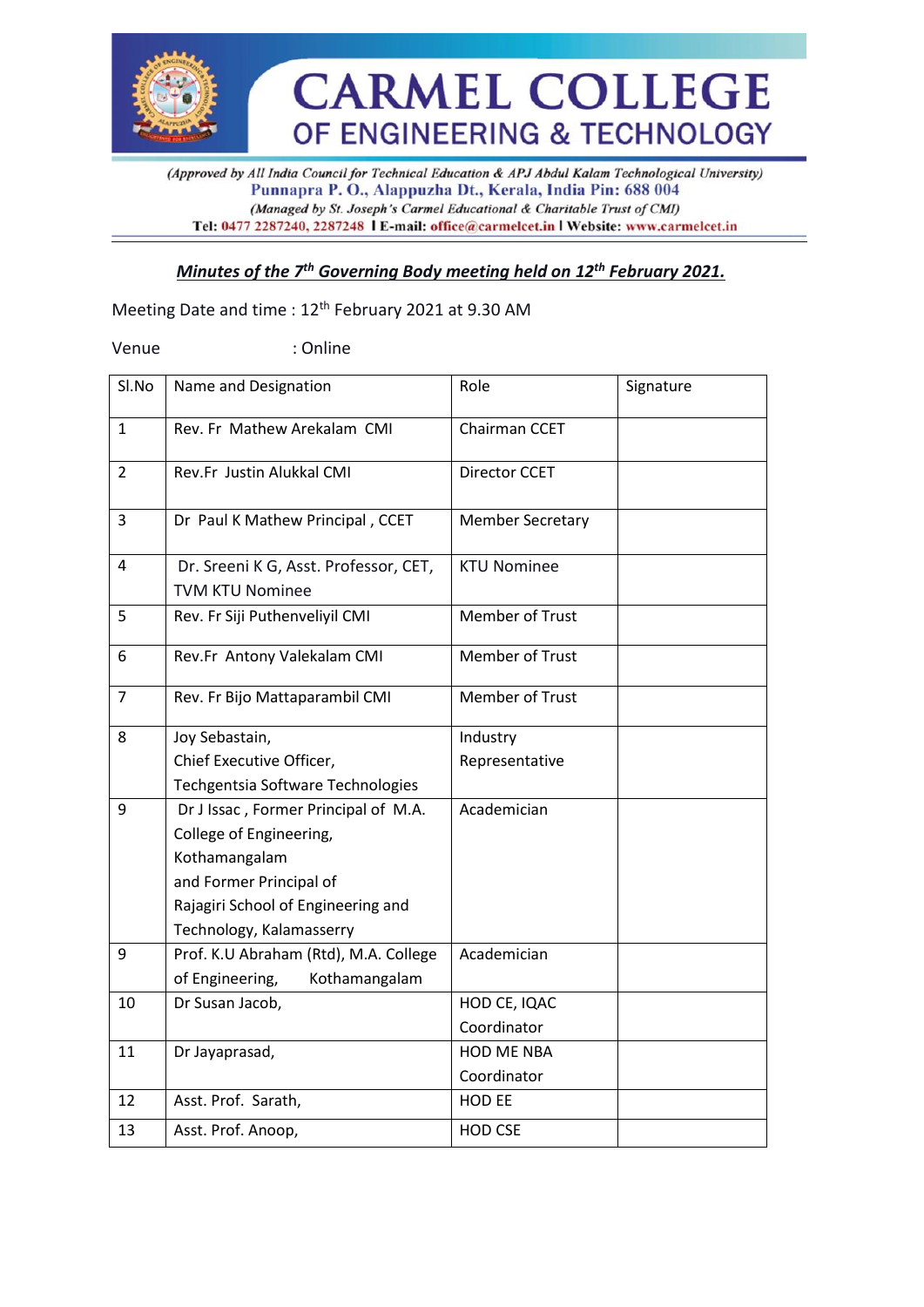| 14 | Asst. Prof. Krishnanuni | Academic           |  |
|----|-------------------------|--------------------|--|
|    |                         | Coordinator        |  |
| 15 | Asst.Prof Renjith R     | Placement and      |  |
|    |                         | training in charge |  |
| 16 | Asst. Prof. Anet Jose   | Faculty            |  |
|    |                         | Representative     |  |

The 7<sup>th</sup> meeting of the Governing Body of Carmel College of Engineering and Technology (CCET) was held on  $12<sup>th</sup>$  February 2021 at 9.30 AM. The meeting started with a silent prayer. Dr. Paul K Mathew, Principal, CCET welcomed all the Governing Body members. In continuation he had presented the MOM of the previous GB and unanimously passed the minutes.

The presidential address was delivered by Rev. Fr. Mathew Arekalam CMI, Chairman CCET. He expressed satisfaction in the academic performance of the Instituion. However he commented that we need more improvement to reach our target. He sought the sincere and continuous guidance of the experts to bring the college to reach our destination.

## **Review of Academic Activities of 2020-2021.**

| Semester              | <b>Branch</b>                                 | <b>Students</b> | <b>Year wise Students</b> |  |
|-----------------------|-----------------------------------------------|-----------------|---------------------------|--|
|                       | Civil Engineering                             | 34              |                           |  |
| S2(2019)              | <b>Mechanical Engineering</b>                 | 33              | 121                       |  |
|                       | <b>Electrical and Electronics Engineering</b> | 17              |                           |  |
|                       | <b>Computer Science Engineering</b>           | 37              |                           |  |
|                       | Civil Engineering                             | 60              |                           |  |
| S4(2018)              | <b>Mechanical Engineering</b>                 | 66              | 188                       |  |
|                       | <b>Electrical and Electronics Engineering</b> | 30              |                           |  |
|                       | <b>Computer Science Engineering</b>           | 32              |                           |  |
|                       | Civil Engineering                             | 58              |                           |  |
| S6(2017)              | <b>Mechanical Engineering</b>                 | 58              | 171                       |  |
|                       | <b>Electrical and Electronics Engineering</b> | 22              |                           |  |
|                       | <b>Computer Science Engineering</b>           | 33              |                           |  |
|                       | Civil Engineering                             | 54              |                           |  |
| S8(2016)              | <b>Mechanical Engineering</b>                 | 51              | 117                       |  |
|                       | <b>Electrical and Electronics Engineering</b> | 12              |                           |  |
| <b>Total Students</b> |                                               |                 | 597                       |  |

#### **The current student strength**

## **Faculty Strength**;

The total faculty count of the college is 48 out of which there are 5 Ph.D. holders and 43 Post Graduate specialized in various fields of Engineering, Mathematics and Basic Science.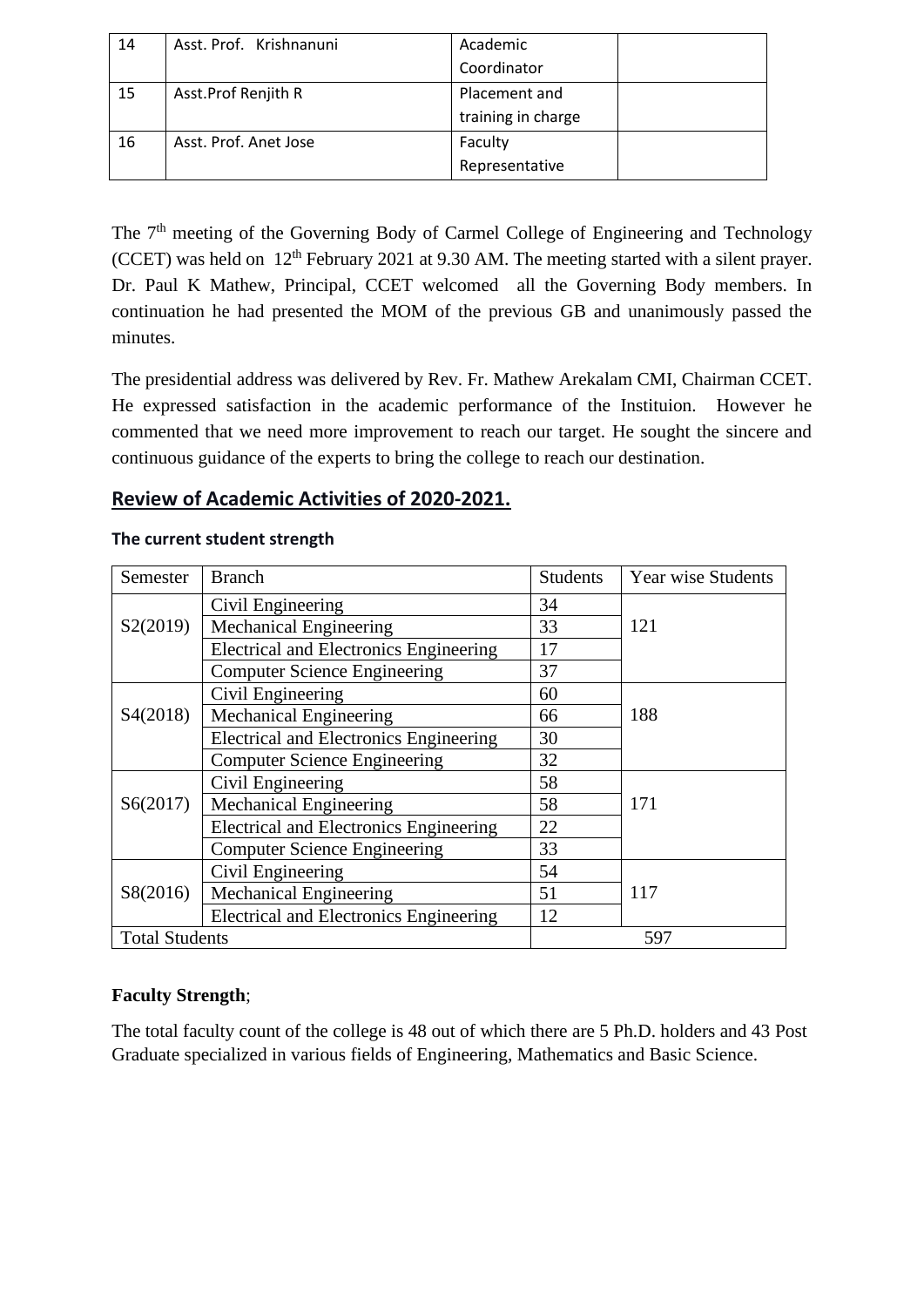#### **The Current Status of University Examination Results**:

| <b>Branch</b>                                 | Percenta          | <b>Students</b>  | Average |
|-----------------------------------------------|-------------------|------------------|---------|
|                                               |                   |                  | Pass %  |
|                                               |                   |                  | 52.97   |
| Mechanical Engineering                        | 65.71             | 35               |         |
| <b>Electrical and Electronics Engineering</b> | 33.33             | 18               |         |
| <b>Computer Science Engineering</b>           | 54.04             | 37               |         |
| Civil Engineering                             | 81.70             | 60               | 80.90   |
| <b>Mechanical Engineering</b>                 | 68.18             | 66               |         |
| <b>Electrical and Electronics Engineering</b> | 80                | 30               |         |
| <b>Computer Science Engineering</b>           | 93.75             | 32               |         |
| Civil Engineering                             | 89.65             | 58               |         |
| Mechanical Engineering                        | 84.48             | 58               |         |
| <b>Electrical and Electronics Engineering</b> | 86.36             | 22               | 84.62   |
| <b>Computer Science Engineering</b>           | 78                | 33               |         |
| Civil Engineering                             | 100               | 52               |         |
| <b>Mechanical Engineering</b>                 | 94.12             | 51               | 98.04   |
| <b>Electrical and Electronics Engineering</b> | 100               | 12               |         |
|                                               | Civil Engineering | ge Pass<br>58.82 | 34      |

#### **Academic Curriculum and Classes**

All the academic activities are managed with the help of an **Academic Management Software** "Linways". The students and faculty were enrolled as users in the software as soon as they join the institution and the academy delivery as well as the assessments are facilitated and monitored with the help of "Linways". The college strictly follows the academic curriculum and schedule of classes as prescribed by the university from time to time. For the academic year 2020-2021, online classes for all batches commenced on  $17<sup>th</sup>$  August and completed by 18<sup>th</sup> December 2020. Internal examinations were completed online and marks were published.

In addition to the university curriculum, MOOC courses offered by NPTEL are also promoted and many of the students and faculty members completed these courses successfully.

**PTA meetings** of all branches were arranged online and the participation of the parents was appreciable.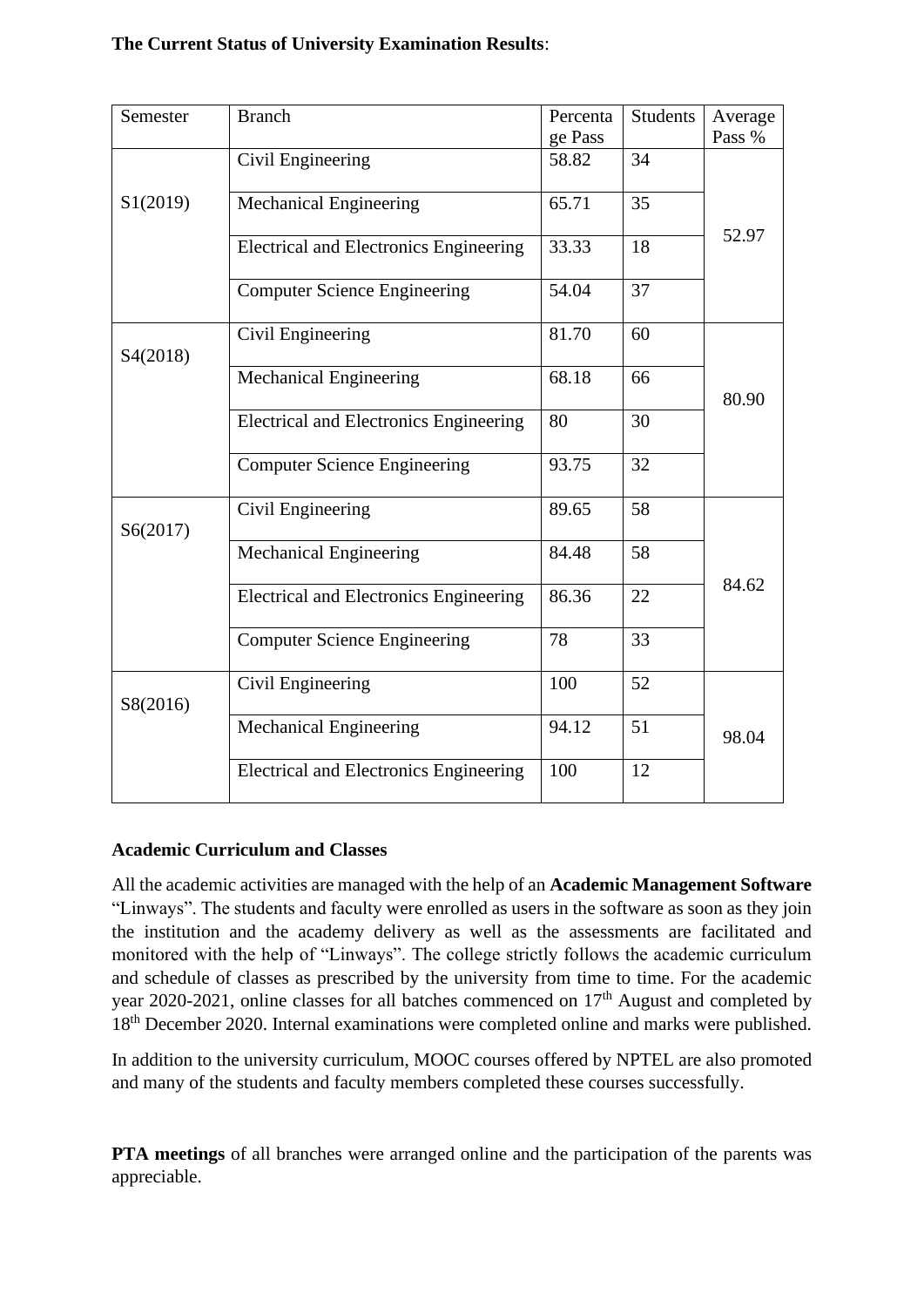#### **NBA Accreditation**

The prerequisites for the NBA accreditation was achieved and the two Departments, Civil and Mechanical are in the process of accreditation. The target is to submit the Self-Assessment Report by 2021-22 academic year and the documentation are in progress. FDPs on Accreditation and Outcome Based Education were conducted, engaging experts in this area, to empower the faculty.

## **IQAC and KTU Audit**

The schedule of APJKTU audits and submission of documents are strictly followed and the first audit report of 20-21 was submitted on time. The second audit is scheduled on 15th and 16th of Feb 2021.

## **Student Associations**

Departmental associations are functioning effectively to inculcate technical and co-curricular interest in students and to motivate them for group discussions and other project activities.

## **Affiliation with Professional Bodies and MOUs**

- **EXECUTE:** Institution of Engineers India Students Chapter (Civil): Institution of Engineers India (IEI) Civil - Students Chapter is functioning and programs are conducted periodically. There are 161 student members from Civil Engineering wing.
- **Indian Society for Technical Education (ISTE) Staff Chapter** is actively operational in the college and all the staff members have enrolled as members. The staff chapter focuses on conducting FDPs and seminars for the faculty.
- **•** Departments have signed MOUs with various Industries and consultants, in the respective field of Engineering, in order to facilitate Industry Institute Interactions.

## **International Projects – NCP 2021 combined project with Murdoch University and Civil Engineering Department, started in 2019.**

Due to COVID 19 protocol the program was extended and will be taken up immediately after lifting the ban on international travels.

#### **Extracurricular and co-curricular activities**

Apart from the regular academic activities, CCET focuses on the holistic development of the students by extending various opportunities to showcase and develop the multi-faceted talents of the students. A summary of such recurring activities are listed below;

- Jhalak Arts Competition
- Sports Competition
- Sparkz Technical Fest
- National Service Scheme

#### **Festivals**

CCET understands the importance of savouring the joyful moments and we never miss the opportunity to celebrate. Some such instances are listed below;

- Graduation Day
- Fresher's Day